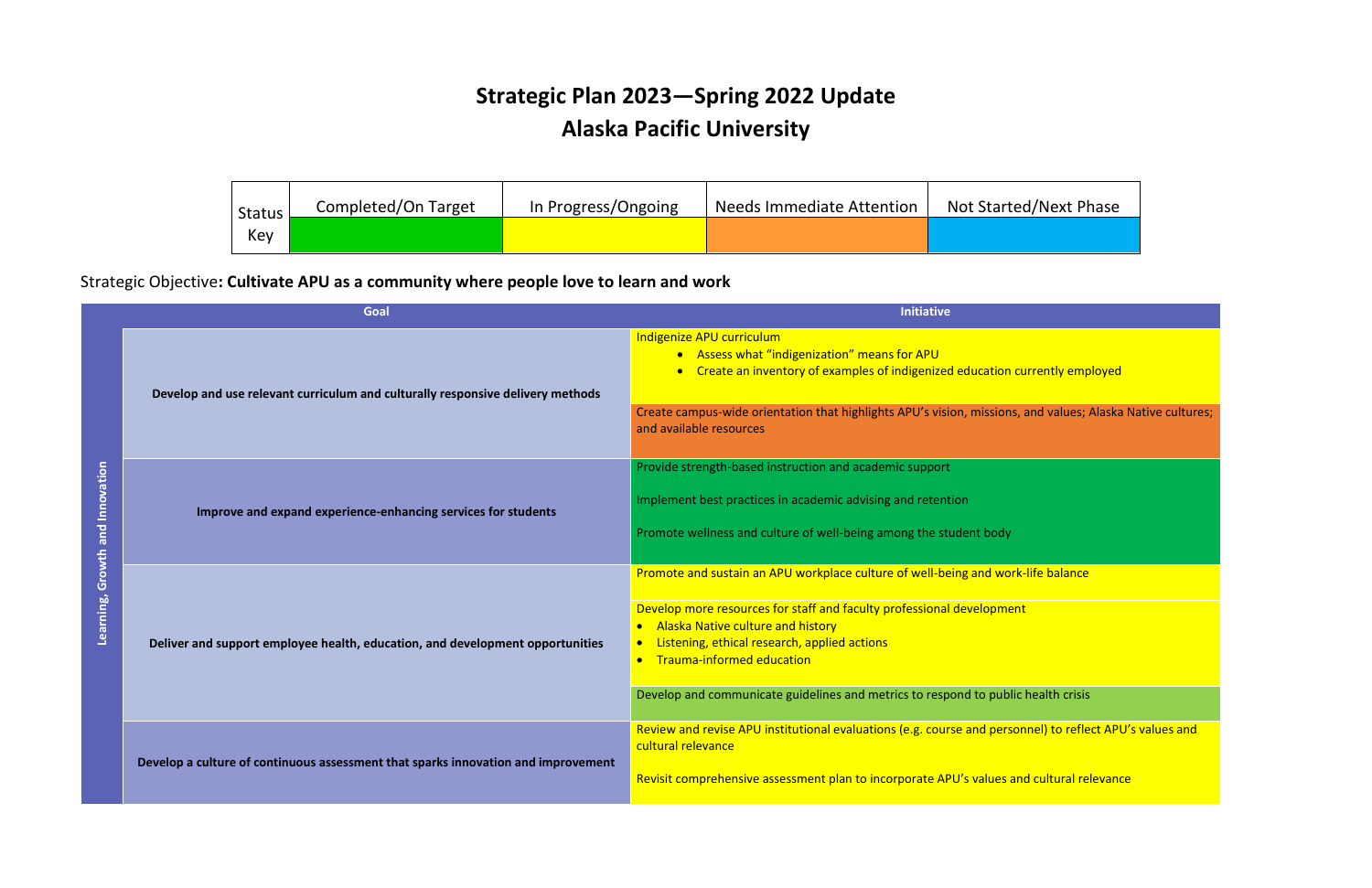Strategic Objective: **In service to our peoples and communities, assist our students to achieve the best expressions of their potential and collaborate with partners to provide the highest level of collective impact**

| Goal                                   |                                                                                                     | <b>Initiative</b>                                                                                                                       |  |
|----------------------------------------|-----------------------------------------------------------------------------------------------------|-----------------------------------------------------------------------------------------------------------------------------------------|--|
| <b>Community Engagement and Impact</b> | Provide academic programs and educational growth opportunities that meet Alaska's<br>critical needs | Establish programs in healthcare, sustainability, and education                                                                         |  |
|                                        |                                                                                                     | Partner with organizations to enhance student access and achievement                                                                    |  |
|                                        | Practice applied, action, and community-based research that answers relevant questions              | Create community-based research center and associated infrastructure                                                                    |  |
|                                        |                                                                                                     | Create research journal with Indigenous focus                                                                                           |  |
|                                        |                                                                                                     | Revise handbooks to create space for and incentivize community engagement and student collaboration                                     |  |
|                                        | <b>Engage Alaska Native Elders and other culture bearers</b>                                        | Create advisory boards structure and procedures                                                                                         |  |
|                                        |                                                                                                     | Recognize Indigenous knowledge as valuable and equitable scholarship                                                                    |  |
|                                        | Develop as a cultural center that allows APU to serve as a gathering place                          | Create student success center that serves as a gathering place for diverse student populations                                          |  |
|                                        |                                                                                                     | Foster healthy relationships through family-centered activities and resources                                                           |  |
|                                        |                                                                                                     | Increase Alaska Native cultural activities (on and off campus) through partnership with local Alaska Native Tribes and<br>organizations |  |
|                                        | Facilitate and create experiential learning opportunities for our students                          | Develop infrastructure to enhance creation and maintenance of partnerships and experiential learning opportunities                      |  |
|                                        |                                                                                                     | Revise academic "accounting" incentives and reflect credits associated with experiential learning                                       |  |